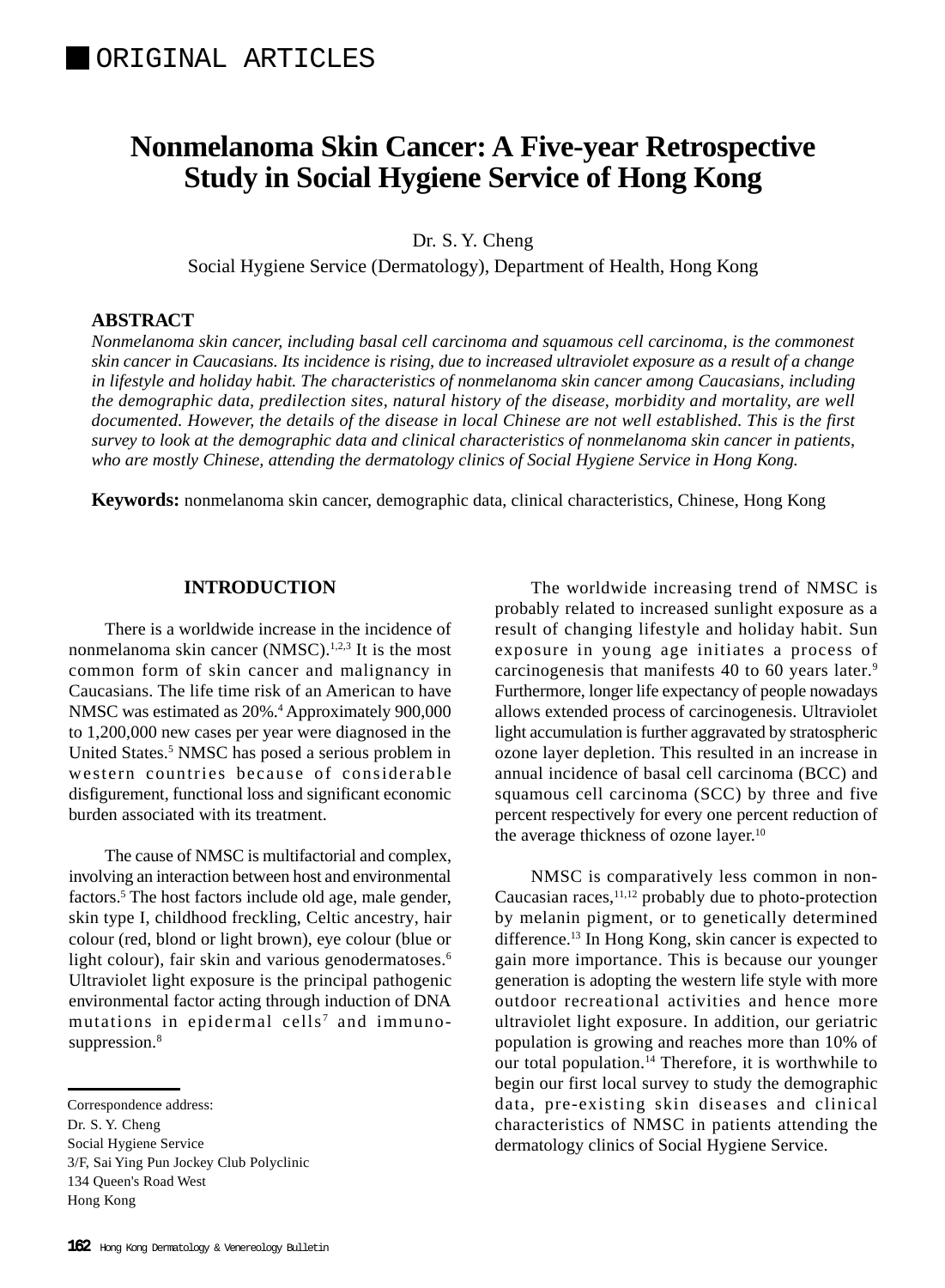# **MATERIAL AND METHODS**

All case records, histological records and clinical photographs of patients with a histological diagnosis of BCC and/or SCC, seen in Social Hygiene Service from 1993 to 1997, were retrieved for data analysis. Lesions which were recurrent or re-excised were excluded. Data including age, sex, pre-existing skin diseases and clinical characteristics of the lesions (including site and clinical type) were recorded.

Chi-square test, using Statistical Package for Social Studies, was applied to analyze the difference in site distribution and clinical types between Chinese and Caucasian BCC patients. This cannot be done in SCC patients because all of them are Chinese in this study.

#### **RESULTS**

#### *I. Patient characteristics/demographic data*

#### **BCC** (Table 1, Figure 1)

There were 273 patients with histological

### **Table 1. Patient characteristics**

diagnosis of BCC. Ten patients were excluded because the records were incomplete. The studied patients included 202 Chinese (76.8%), 59 Caucasians (22.4%) and two patients of other ethnic origin (0.8%). Clinical data of the two patients of other ethnic origin, one Thai and one Indian, were not further studied. None of our patients had both the diagnoses of BCC and SCC. The total number of lesions were 208 for Chinese and 65 for Caucasians.

The male to female ratio for Chinese and Caucasian patients was 1:1.46 and 4.36:1 respectively. The mean age for Chinese patients was 66.2 years for male, 70.7 for female and 68.9 for both sexes. The youngest male patient was a four-year-old Chinese boy with nevoid basal cell syndrome whereas the youngest female patient was a 28-year-old Chinese lady suffering from xeroderma pigmentosa. The age distribution pattern showed that 91% of patients were greater than 50 years old in both sexes (Figure 1).

For Caucasian patients, the mean age for male, female and both sexes were respectively 54.5, 51.3 and

|                      |          |       | <b>BCC</b> | <b>SCC</b> |         |       |         |        |       |  |  |  |  |
|----------------------|----------|-------|------------|------------|---------|-------|---------|--------|-------|--|--|--|--|
| Characteristics      | Chinese  |       |            | Caucasian  |         |       | Chinese |        |       |  |  |  |  |
|                      | М        | F     | Total      | М          | F       | Total | М       | F      | Total |  |  |  |  |
| Number of patients   | 82       | 120   | 202        | 48         | 11      | 59    | 22      | 32     | 54    |  |  |  |  |
| Male to female ratio | 1:1.46   |       |            |            | 4.36:1  |       |         | 1:1.45 |       |  |  |  |  |
| Range of age (years) | $4 - 88$ | 28-93 | 4-93       | $35 - 83$  | $34-63$ | 34-83 | 47-90   | 31-99  | 31-99 |  |  |  |  |
| Mean age (years)     | 66.2     | 70.7  | 68.9       | 54.5       | 51.3    | 53.9  | 70.7    | 76.4   | 74.1  |  |  |  |  |
| Number of lesions    | 83       | 125   | 208        | 54         | 11      | 65    | 22      | 33     | 55    |  |  |  |  |



**Figure 1: Age distribution of BCC patients**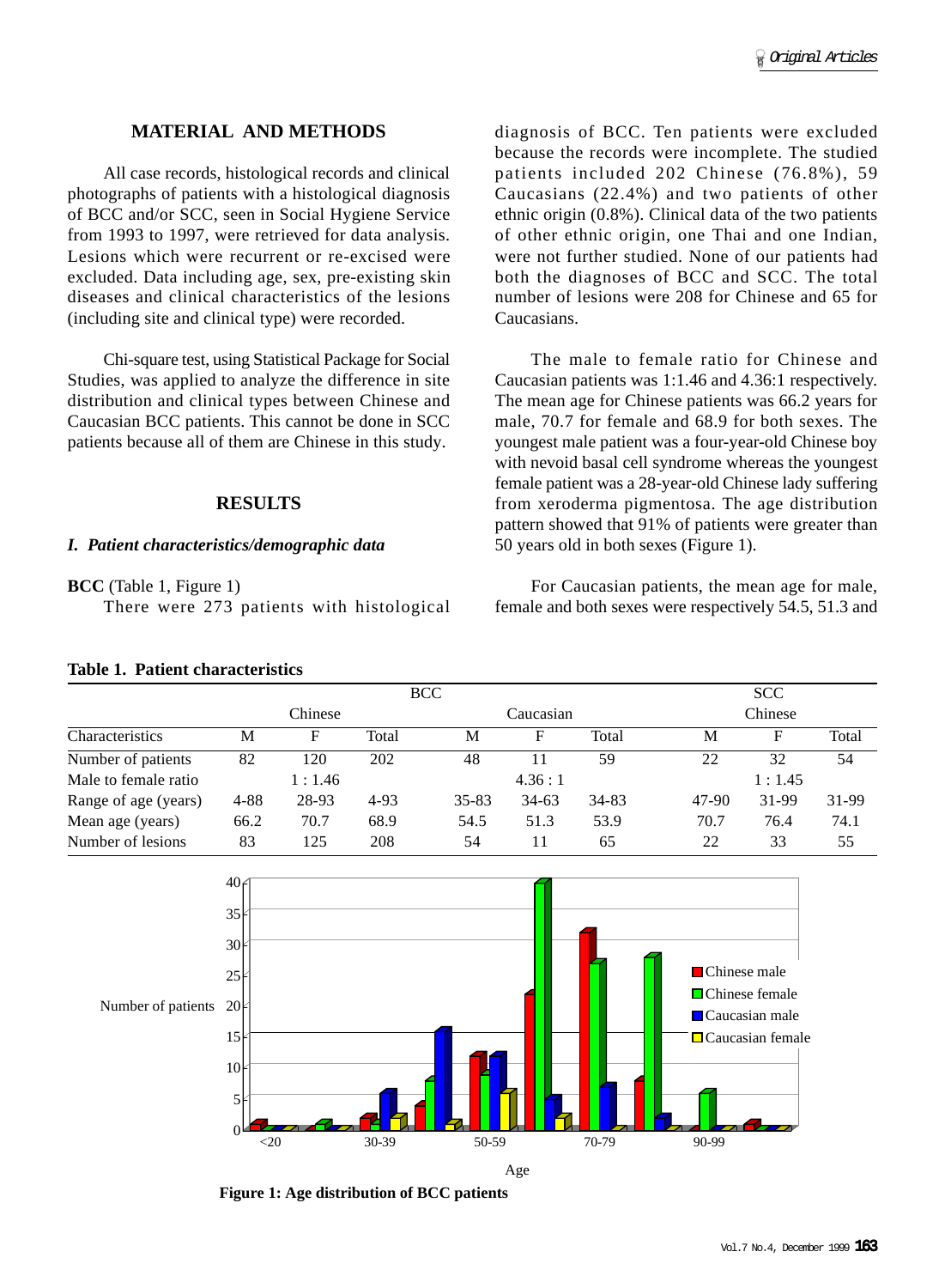53.9 years. The age distribution pattern showed that only 40% of patients were over 50 years old (Figure 1).

#### **SCC** (Table 1, Figure 2)

There were 57 patients with histological diagnosis of SCC. Fifty-four patients were studied and all of them were Chinese. Three patients were excluded because of incomplete records. The male to female ratio was 1:1.45 (Table 1). The BCC to SCC ratio in Chinese was 3.74:1. The mean age were 70.7 years for male, 76.4 for female and 74.1 for both sexes. The age distribution pattern showed that over 90% of patients were older than 60 years old (Figure 2). The total number of lesions were 55.

#### *II. Pre-existing skin diseases*

Thirty-six (61%) Caucasian patients had premalignant conditions, including actinic keratosis, Bowen's disease and arsenic keratosis, and 14 (23.7%) had past history of skin cancer.

Among Chinese, 12 (22.2%) SCC patients and only eight (4%) BCC patients had premalignant conditions. One of the SCC patients had arsenic keratosis due to prolonged intake of Chinese herbal medicine containing arsenic for childhood asthma. Past history of skin cancer was uncommon accounting for only six (3%) BCC patients but none of the SCC patients.

Three BCC patients had predisposing conditions, namely nevoid basal cell syndrome, xeroderma pigmentosa and naevus sebaceous, and one SCC patient had the tumour developed at pre-existing varicose venous ulcer.

## *III. Characteristics of lesions*

#### **1. Site of lesions:**

#### **BCC** (Figure 3)

In Chinese, including both sexes, head and neck region (88.5%) was the commonest site of involvement, followed by trunk (5.8%), limbs (2.9%) and genitalia (1.4%). In Caucasians, 55.4% of the lesions occurred in head and neck region followed by trunk (27.7%) and limbs (16.9%) (Figure 3). The difference between Chinese and Caucasians was statistically significant  $(p<0.001)$ .

In assessing the frequency of development of NMSC at sites of recognised degree of risk, it was found that the proportion of lesions at high (nose, periocular, perioral, ear, chin), middle (scalp, forehead, periauricular, cheek) and low (neck, trunk, limbs) risk sites in Chinese patients were respectively 49%, 37% and 12.5%. The corresponding figures for Caucasian patients were 23.1%, 29.2% and 47.7%, which was in an inverse order as that in Chinese. The difference between Chinese and Caucasian was also statistically significant ( $p<0.001$ ).

#### **SCC** (Figure 3)

The descending order of frequency of site of involvement, in both sexes, was as follows: head and neck region (65.5%), limbs (20.0%), trunk (10.9%) and genital (3.6%).



**Figure 2: Age distribution of SCC patients**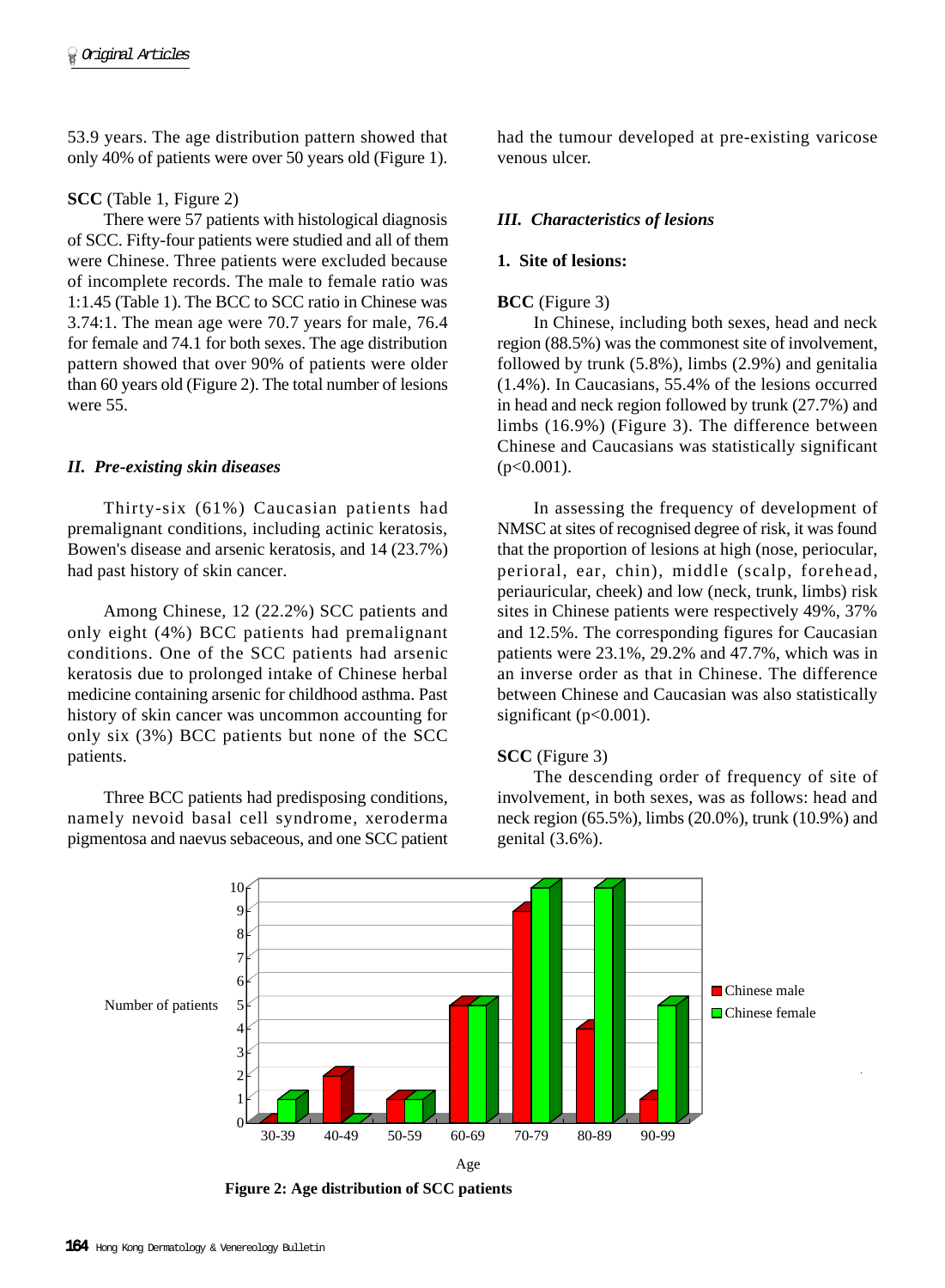## **2. Clinical types:**

### **BCC** (Figure 4)

In Chinese, pigmented BCC (58.1%) was the most common clinical type followed by rodent ulcer (35.6%), superficial (2.4%), cystic (1.9%) and morphoeic type (1%). On the other hand, pigmented type was rarest in Caucasian patients and occurred in 3.1% of patients only. The most common type was rodent ulcer (58.5%), followed by superficial (29.2%), morphoeic (4.6%) and cystic (4.6%). The difference between Chinese and Caucasian was statistically significant  $(p<0.001)$ .

## **SCC**

Majority of SCC patients (92.6%) presented as either chronic ulcerated lesions or hyperkeratotic lesions with or without erosion. Few patients (7.4%) presented with erythematous plaque-like lesions.

### **DISCUSSION**

There were many epidemiological studies of NMSC in Caucasian.<sup>2,3,4,5</sup> The incidence, clinical characteristics and natural history of the disease were



**Figure 3: Site distribution of BCC and SCC lesions**



Type of patients

**Figure 4: Clinical types of BCC lesions**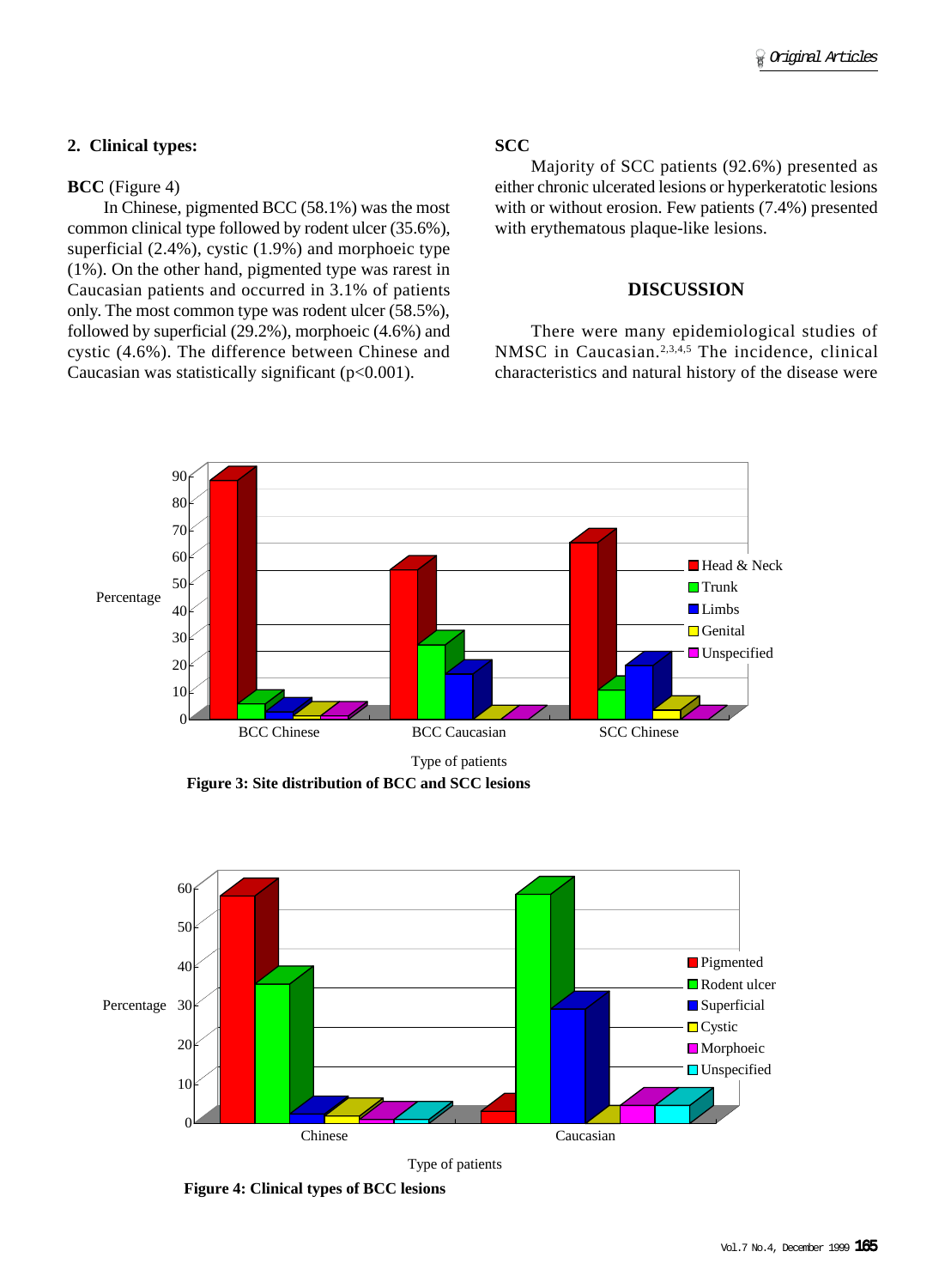well recognised in Caucasian. To our knowledge, this was the first survey in an attempt to review the demographic data and clinical characteristics of NMSC patients attending dermatology clinics of Social Hygiene Service in Hong Kong.

Social Hygiene Service in Hong Kong works under the Department of Health and provides care for patients with sexually transmitted disease, skin disease and leprosy in the public sector. The majority of patients are Chinese. The Caucasian patients seen in the service are usually government servants or their dependants. It is a common practice to obtain histological diagnosis on clinically suspicious skin cancerous lesion. Cryotherapy, topical 5-flurouracil or photodynamic therapy are seldom performed for lesions diagnosed solely on clinical ground. Therefore, by searching through the histological diagnosis of each biopsy done in the service, it is possible to identify most of the target patients.

## *I. Incidence*

We have demonstrated that NMSC was uncommon but not rare in Chinese. Among the approximately 15,000 new dermatological attendees in Social Hygiene Service each year during the study period, $14$  majority were Chinese and approximately 80% of NMSC patients presented as new cases. Therefore, the total number of Chinese patients with new NMSC diagnosis per year constituted only a small proportion of the annual total new skin case attendance.

It is impossible to postulate any local incidence rate because a substantial number of patients might be treated in the private sector or other specialties, such as general surgery or plastic surgery. There is no local skin cancer registry here in Hong Kong. Furthermore, any incidence rate based on treated skin cancers alone will be an underestimate because some lesions might be undiagnosed or even treated destructively without histological proof.

There is a worldwide increase in incidence in both BCC and SCC.<sup>1,4,5</sup> Among Caucasians in the United States, there was a 15-20% increase in incidence rate of NMSC, reaching 233 per 100,000 per year. The BCC to SCC ratio was 4 to 1.4 In the United Kingdom, the number of medically treated BCC and SCC increased by 235% and 153% respectively.<sup>1</sup> The age-standardized annual incidence rate of BCC and SCC were respectively 83.1 and 19.0 per 100,000 population.15

In Southeast Australia, the incidence of medically treated BCC and SCC increased by 11% and 51% respectively.3 In Queensland, a high age-adjusted incidence rates of NMSC was estimated via a population based study: 2,528/100,000/year in men and 1,676/ 100,000/year in women, with a BCC to SCC ratio of 4.5 to 1.16 Sixteen percent of men and 14% of women developed at least one BCC, whereas 2.8% of men and 2.2% of women had at least one SCC.17 Multiple skin cancers occurred in more than half of the subjects at first examination.17 This was in contrast to the present study that multiple skin cancers at first presentation were uncommon in Chinese.

The incidence of NMSC among Japanese living in Hawaii was 123 per 100,000 person years which was 88 times higher than those living in Japan.<sup>18,19</sup> A marked increase in incidence was also recorded among Caucasian residing in Hawaii, when compared with those living in North America.20 This might be due to the difference in the latitude of residence which governed the cumulative amount of ultraviolet light exposure. The different lifestyles also contributed. Similarly, Hong Kong is situated in the southern part of China with availability of various types of outdoor recreational activities. It is likely that the local incidence of NMSC might be among the highest in comparison with other provinces of China.

#### *II. Patient characteristics/demographic data*

# **BCC**

NMSC occurred mostly in the elderly with male predominance.4 In Minnesota, 80% of the BCC patients were greater than 50 years old and the mean age was 64.6 years.<sup>21</sup> In the present study, the mean age of Chinese BCC patients was greater (68.9 years) and 91% of them were greater than 50 years old. The male to female ratio showed slight female predominance of 1:1.46. These differences in age and sex distribution among various studies could be accounted for by the different age and gender composition of studied population. In Hong Kong, the male to female population ratio was estimated to be 1:1.12 in people greater than 60 years old.<sup>14</sup> Therefore, we would expect to see more female patients with NMSC with increasing age.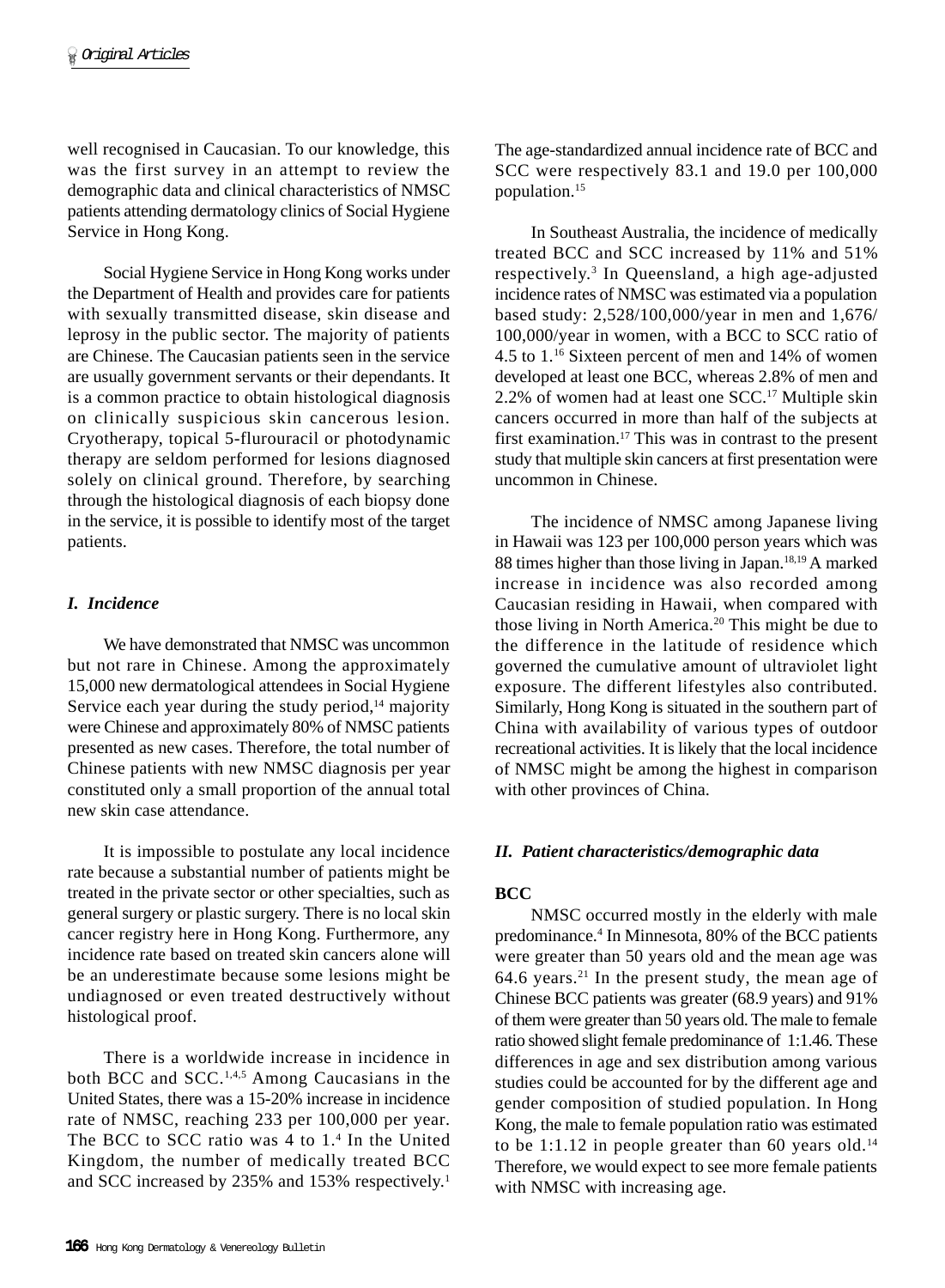In the present study, the mean age of the Caucasian patients were substantially younger and only 40% of them were greater than 50 years old. The male predominance was more evident (4.36:1). Our studied group represented a younger age group because most of them came to work and then returned to their native countries on retirement.

# **SCC**

The incidence of SCC increases more rapidly with age and with cumulative sun exposure than BCC.<sup>22</sup> The male to female ratio was 4 to 1. Half of the patients were over 65 years of age. $22$  As expected, the mean age of our SCC patients (74.1 years) was greater than BCC patients in both sexes (68.9 years). Ninety percent of them were greater than 60 years old. Male predominance, however, was not observed in the present study. This might be accounted for by the relative small number of SCC patients studied.

# *III. Pre-existing diseases*

Among BCC patients, premalignant conditions, mostly actinic keratosis, were uncommon in Chinese (4%) as compared with Caucasian (61%). These occurred more often in SCC patients (22.2%). Actinic keratosis was prevalent in 40% of Caucasian population and increasing number  $(>20)$  was associated with three times the occurrence of NMSC.<sup>23</sup> It was not our scope

**Table 2. Comparison of NMSC among different studies**

to investigate the host and environmental factors of NMSC in Chinese. However, the lower association rate of actinic keratosis in Chinese might reflect a higher sun-protection ability. Possibly, immunity and genetic differences might also govern the development of NMSC in Chinese.

# *IV. Clinical characteristics*

## **1. Site of lesions:**

## **BCC**

The site distribution of NMSC in other studies were summarized in Table 2. Comparatively, the site distribution of BCC in Chinese patients simulated those found in Minnesota,<sup>21</sup> United Kingdom,<sup>15</sup> South Europe, $24$  and Singapore<sup>11</sup> but appeared different from that in Hawaii<sup>20</sup> and Southeast Australia.<sup>3</sup>

The head and neck region was the most frequent site of occurrence in local Chinese (88.5%). This was comparable to results found in Caucasian studies done in Minnesota  $(84.6\%)$ ,<sup>21</sup> United Kingdom  $(81\%)$ ,<sup>15</sup> and South Europe  $(80.5\%)$ .<sup>24</sup> In all these studies, the order of site distribution was in the same descending order: head and neck, trunk, limbs and genitalia. However, trunk and limb involvement in our Chinese patients was less than Caucasian, in both the present study and other studies.15,21,24 This could be due to the fact that local

| Places           | Rochester,              | South                | South Wales,     | Hawaii <sup>20</sup> | SE                     | Singapore        | Present study |
|------------------|-------------------------|----------------------|------------------|----------------------|------------------------|------------------|---------------|
|                  | Minnesota <sup>21</sup> | Europe <sup>24</sup> | UK <sup>15</sup> |                      | Australia <sup>3</sup> | $(Chinese)^{11}$ | (Chinese)     |
| Study period     | 1976-84                 | 1989-93              | 6 months         | 1983-87              | 1990                   | 1980-91          | 1993-97       |
| <b>BCC</b>       |                         |                      |                  |                      |                        |                  |               |
| No. of patients  | 657                     | 1549                 | 315              | 242                  | 568                    | 131              | 202           |
| M/F ratio        | 1:1.75                  | 1.31:1               | 1.35:1           | 3.16:1               | $-$                    | 1.4:1            | 1:1.46        |
| Mean age (years) | 64.6                    |                      |                  | 56.5                 |                        |                  | 68.9          |
| Head & neck      | 84.6%                   | 80.5%                | 81.0%            | 54.7%                | 67.0%                  | 78.8%            | 88.5%         |
| Trunk            | 10.6%                   | 14.6%                | 14.5%            | 35.8%                | 19.0%                  | 12.1%            | 5.8%          |
| Limbs            | 3.9%                    | 4.5%                 | 4.5%             | 9.4%                 | 13.0%                  | 7.6%             | 2.9%          |
| Genital          | 0.9%                    | --                   |                  |                      |                        | 0.8%             | 1.4%          |
| Unknown          |                         | --                   |                  |                      | 5.0%                   | 0.8%             | 1.4%          |
| <b>SCC</b>       |                         |                      |                  |                      |                        |                  |               |
| No. of patients  |                         | 228                  | 56               |                      | 166                    | 115              | 54            |
| M/F ratio        |                         | 3.47:1               | 1:1.07           |                      | 2.13:1                 | 1.9:1            | 1:1.45        |
| Mean age (years) |                         |                      |                  |                      |                        | --               | 74.1          |
| Head & neck      |                         | 69.5%                | 66.0%            |                      | 40.0%                  | 27.9%            | 65.5%         |
| Trunk            |                         | 8.3%                 | 9.0%             |                      | 5.0%                   | 9.0%             | 10.9%         |
| Limbs            |                         | 22.6%                | 23.0%            |                      | 50.0%                  | 46.9%            | 20.0%         |
| Genitals         |                         |                      |                  |                      |                        | 14.4%            | 3.6%          |
| Unknown          |                         |                      |                  |                      | 4.0%                   | 1.8%             | --            |
| BCC to SCC ratio |                         | 6.79:1               | 4:1              |                      | 2.76:1                 | 1.14:1           | 3.74:1        |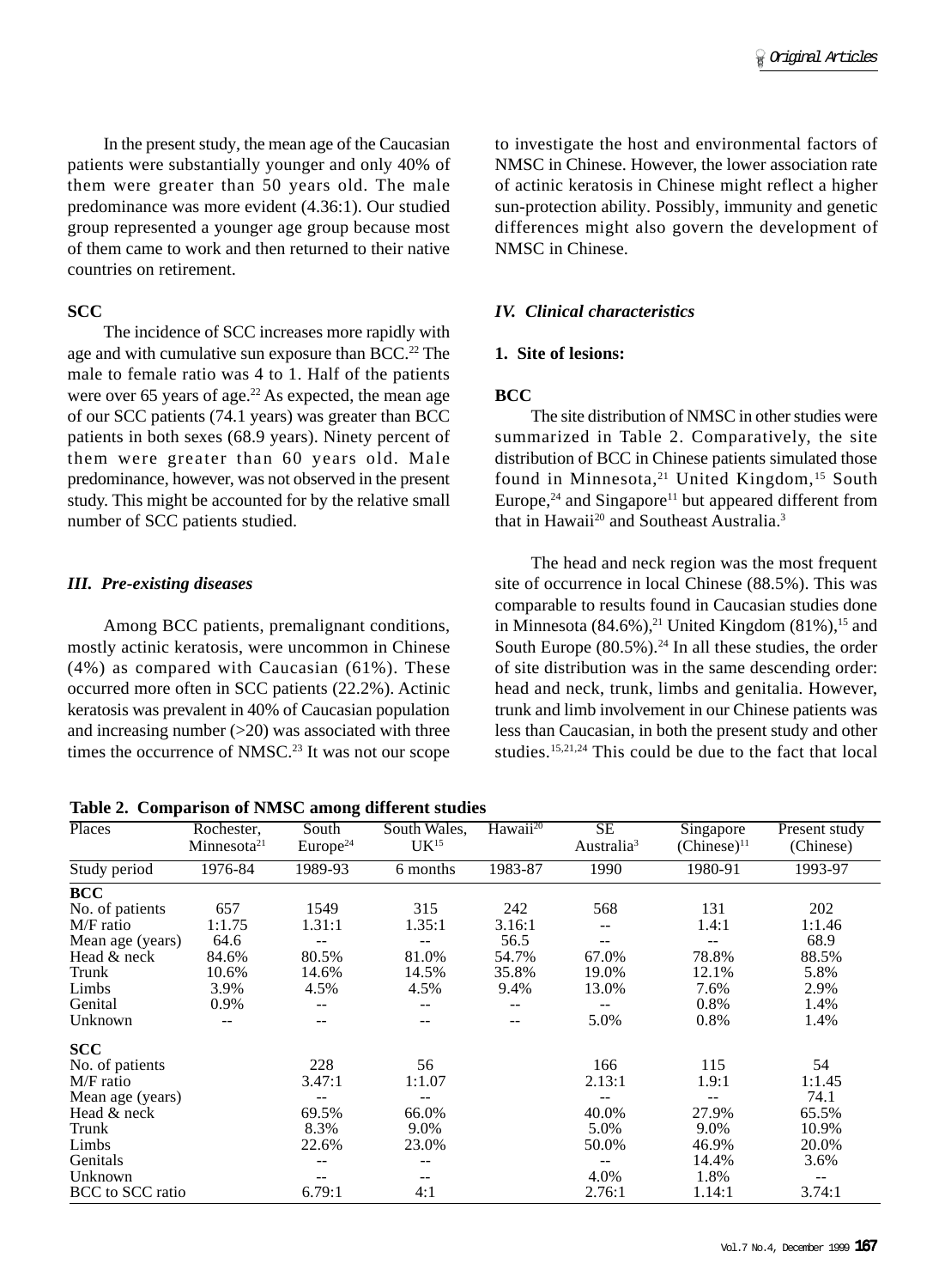Chinese residents had less sunbathing or outdoor activities than Caucasians, so that their site of involvement was more restricted to the usual sunexposed area.

Our Caucasian patients represented an interesting group as they shared similar characteristics with those in Hawaii<sup>20</sup> and Australia,<sup>3</sup> rather than Minnesota,<sup>21</sup> United Kingdom<sup>15</sup> and South Europe.<sup>24</sup> Majority of them came from United Kingdom and Ireland, although their length of stay in Hong Kong was unknown. While residing in this subtropical region, they have plenty of opportunity to enjoy sunbathing or outdoor activities. Their recreational habits were similar to those in Hawaii and Southeast Australia. Intermittent ultraviolet light exposure during recreational activities was found to be more important in the pathogenesis of BCC.25 Therefore, the mean age of presentation was earlier in Caucasian living locally (51 years) and in Hawaii (56.5 years).<sup>20</sup> Furthermore, the proportion of site of distribution shifted from head and neck region (55.4%) to trunk and limbs (44.6%) in both sexes. This phenomenon was also observed in Haiwaii<sup>20</sup> and Australian study.<sup>3</sup> With similar explanation, we could find higher trunk and limb involvement in Singaporean Chinese than local Chinese. Therefore, environmental factors such as different geographical and climate variation may affect the age of onset and distribution pattern of BCC in the same ethnic group of people.

# **SCC**

The site of distribution of SCC in our Chinese patients was predominantly head and neck (65.5%), followed by trunk (10.9%), limbs (20%) and genitalia (3.6%). It correlated well with results obtained in the United Kingdom<sup>15</sup> and South Europe<sup>24</sup> (Table 2). However, there was comparatively more trunk and limb involvement in Australia<sup>3</sup> and Singapore.<sup>11</sup> The reason for the discrepancy was unclear. People living in Australia, in particular those sun worshipers, may have more cumulative sunlight exposure on the trunk and limbs. In addition, other environmental factors such as chemical, injury, and chronic ulcer might also contribute to the difference in the pattern of site distribution of SCC.

# **2. Clinical types:**

Pigmented BCC is a clinical and histological variant that clinically resembles malignant melanoma.26 The other clinical types are the classical rodent ulcer, superficial, cystic and morphoeic type. The relative proportion of each type in Caucasians were as follows: rodent ulcer (45-60%), superficial (15-35%), pigmented (1-2%) and morphoeicform  $(4-17%)$ .<sup>27</sup> Similar trend was also observed among Caucasians in the present study. Pigmented BCC lacks the characteristic telangiectasia and pearly rolled edge. Its biological behaviour is no different from the nonpigmented type.28 However, it was more often adequately excised because of its resemblance to malignant melanoma. Only 2.5% of the pigmented BCC rather than 17.7% of the non-pigmented BCC were excised incompletely.28

In this survey, pigmented BCC was the most common clinical type (58.1%) in Chinese. The next were rodent ulcer (35.6%), superficial (2.4%), cystic (1.9%) and morphoeic (1%). This was in contrast with Caucasian in which pigmented type is the rarest. In a Japanese study, 75% of their BCC lesions were also pigmented.12 The difference is probably related to the ethnic difference in the amount of epidermal melanin. Local physicians may misdiagnose a BCC lesion as seborrhoeic wart, melanocytic naevus or even malignant melanoma. A shave biopsy may also be performed on a suspected seborrhoeic wart and yet it turns out to be a BCC. Thus, it is important for us to have high index of suspicion and to perform appropriate biopsy if necessary. In this locality, we should always consider pigmented BCC as a differential diagnosis of any pigmented lesion. Careful clinical history taking and physical examination is mandatory.

# *V. Drawbacks*

Those lesions treated in other specialties and the private sector were not included in this study. However, we believed that our data was representative as our service has taken care of the majority of skin cases in the public sector.

Ideally, a central skin cancer registry should be established, and a skin cancer notification form can be designed for each medical practitioner to report any occurrence of skin cancer. However, this is still not available in Hong Kong. Alternatively, we can obtain the data from the pathology departments and computerized inter-specialties link which certainly can help us to obtain more accurate information.